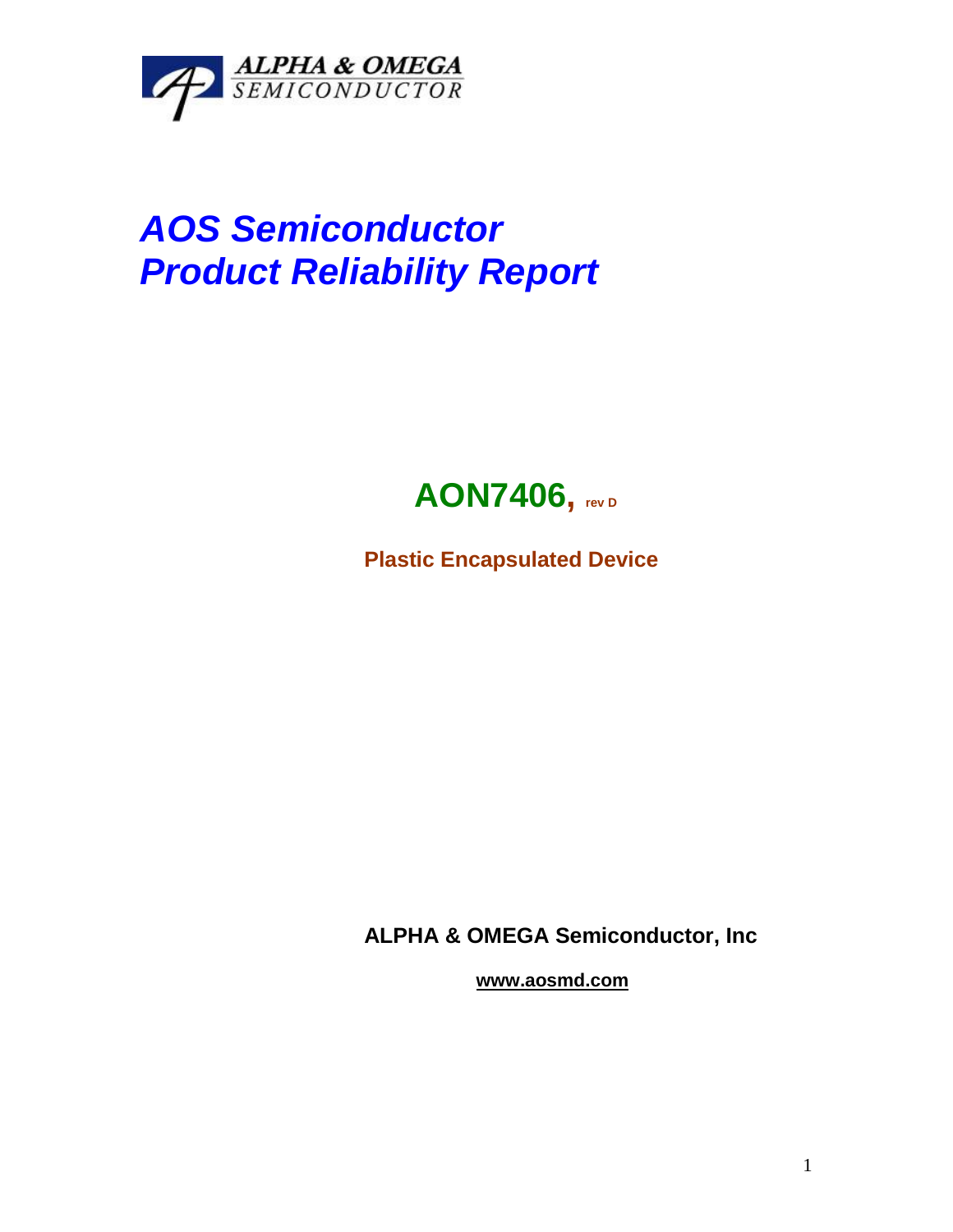

This AOS product reliability report summarizes the qualification result for AON7406. Accelerated environmental tests are performed on a specific sample size, and then followed by electrical test at end point. Review of final electrical test result confirms that AON7406 passes AOS quality and reliability requirements. The released product will be categorized by the process family and be routine monitored for continuously improving the product quality.

## **Table of Contents:**

- I. Product Description
- II. Package and Die information
- III. Reliability Stress Test Summary and Results
- IV. Reliability Evaluation

### **I. Product Description:**

The AON7406 uses advanced trench technology and design to provide excellent  $R_{DS(ON)}$  with low gate charge. This device is suitable for use in SMPS and general purpose applications. RoHS and Halogen-Free Compliant

Details refer to the datasheet.

### **II. Die / Package Information:**

#### **AON7406**

Package Type **DFN3x3A Lead Frame** Bare Cu<br> **Die Attach** Bare Cu **Die Attach** Ag Epoxy<br> **Bond** Ag Cu wire **Moisture Level Up to Level 1** 

**Process** Standard sub-micron 30V N-Channel MOSFET **Bond** Cu wire **Mold Material** Epoxy resin with silica filler